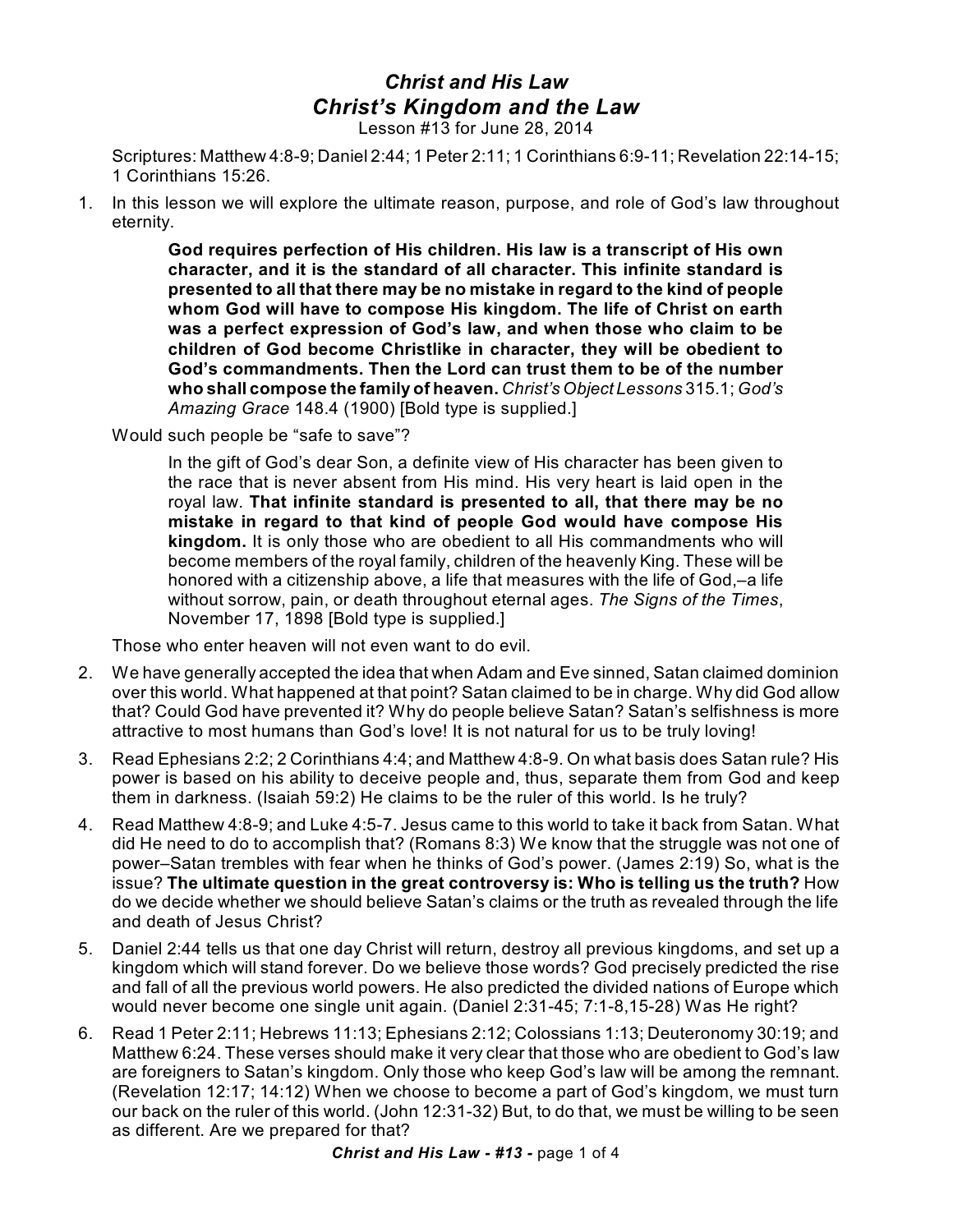7. Just a brief review: God's kingdom is based on the concept of love; Satan's kingdom is based on the concept of selfishness. Which element do our lives today most clearly reveal? In the great controversy, God has only a couple of weapons: 1) Love, and 2) The truth as demonstrated in Scripture and especially in the life and death of Jesus. Satan will use every weapon he can find including lying, force, misrepresentation, fear, torture, and any other similar means. Does that seem like a fair battle? What has been a result of this conflict in history? Notice these words about the status of things when Christ came the first time.

> **The earth was dark through misapprehension of God. That the gloomy shadows might be lightened, that the world might be brought back to God, Satan's deceptive power was to be broken. This could not be done by force. The exercise of force is contrary to the principles of God's government; He desires only the service of love; and love cannot be commanded; it cannot be won by force or authority. Only by love is love awakened. To know God is to love Him; His character must be manifested in contrast to the character of Satan. This work only one Being in all the universe could do.**—*The Desire of Ages* 22.1 (1898); *Reflecting Christ* 23.3; *AG* 23.3 [Bold type is supplied.]

8. Read 1 Corinthians 6:9-11 and Revelation 22:14-15. These verses make it very clear that only those who keep the commandments of God and who wash their sin-stained lives clean will enter God's kingdom. No one who is immoral, indecent, or a sinner will enter there. The wicked are shut out of heaven by their own choice.

> **It is no arbitrary decree on the part of God that excludes the wicked from heaven: they are shut out by their own unfitness forits companionship. The glory of God would be to them a consuming fire. They would welcome destruction, that they might be hidden from the face of Him who died to redeem them.—Ellen G. White,** *Steps to Christ***, p. 18.1;** *Heaven* **66.1.** [Bold type is supplied.] (Compare Revelation 6:15-17.)

- 9. Surely, none of us would deny the fact that God created a perfect world. We cannot imagine a better environment in which to live than the Garden of Eden. But, when sin entered, our world was severely damaged. Adam and Eve were thrown out of the garden. So, what really happened there? We lost our knowledge, appreciation, and love for the character of God because we believed Satan's misrepresentations. The only solution to this problem is to investigate for ourselves until we learn the truth and come to once again appreciate the truth about God's law and His character and agree to live accordingly.
- 10. And what will be the result of this sin experiment? Will sin ever arise again? Read Daniel 7:27; John 3:16; and Revelation 21:4. There will be no more death, i.e., no more sin.

Satan's rebellion was to be a lesson to the universe through all coming ages, a perpetual testimony to the nature and terrible results of sin. The working out of Satan's rule, its effects upon both men and angels, would show what must be the fruit of setting aside the divine authority. It would testify that with the existence of God's government and his law is bound up the well-being of all the creatures he has made. **Thus the history of this terrible experiment of rebellion was to be a perpetual safeguard to all holy intelligences, to prevent them from being deceived as to the nature of transgression, to save them from committing sin, and suffering its punishment.** (*Great Controversy* 499.1)

Satan's rebellion was to be a lesson to the universe through all coming ages–a perpetual testimony to the nature of sin and its [43] terrible results. **The working out of Satan's rule, its effects upon both men and angels, would show what must be the fruit of setting aside the divine authority. It would testify that with the existence of God's government is bound up the well-being of all the creatures He has made. Thus the history of this terrible experiment of**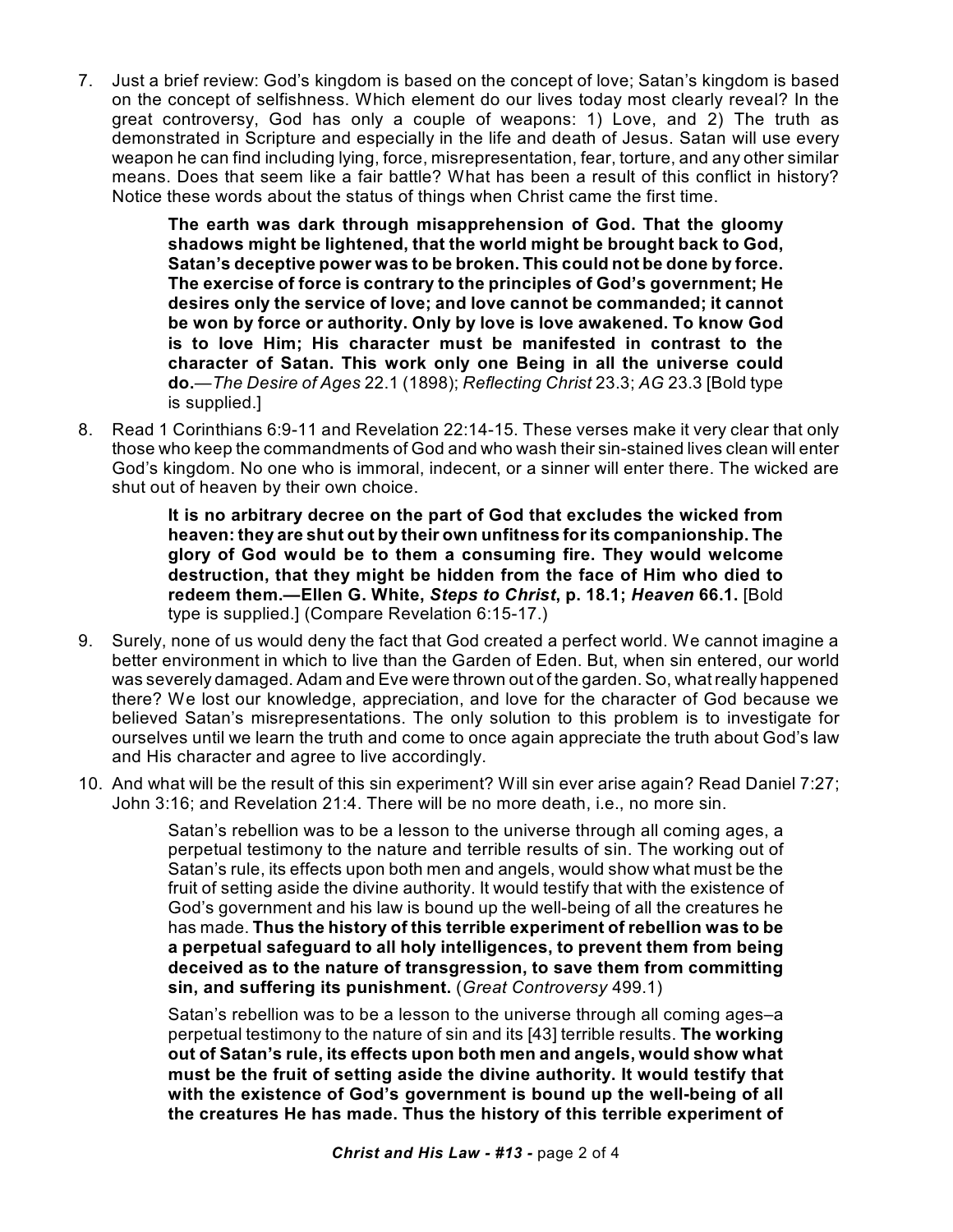**rebellion was to be a perpetual safeguard to all holy beings, to prevent them from being deceived as to the nature of transgression, to save them from committing sin, and suffering its penalty.** (*Patriarchs and Prophets* 42.4) [Bold type is supplied.]

- 11. So, if we are to change from being fully selfish–the condition in which we were born–to becoming truly loving–the condition in which we will be able to enter the kingdom of God–how is such a radical change to be brought about? Read Jeremiah 31:31-34; *GC* 555. If God can write His law on our hearts and He does that arbitrarily, why doesn't He do it for everyone? Of course, the challenge is our freedom. God will never violate our freedom.
- 12. We know from experience that death rules in our world. And death rules because of sin. So, what will happen when God reestablishes His kingdom on this earth at the third coming? Read Revelation 20:14; 21:4; and 1 Corinthians 15:26. What is implied by the idea that death will be thrown into the lake of fire?
- 13. Would you agree that God cannot do that arbitrarily? Death will no longer exist or have power over us because none of us will ever choose to rebel against the only Lifegiver and, thus, separate ourselves from God. (Isaiah 59:2) When sin is finally eliminated–and with it death and the Devil–things will return to their original condition.

But in heaven, service is not rendered in the spirit of legality. When Satan rebelled against the law of Jehovah, the thought that there was a law came to the angels almost as an awakening to something unthought of. In their ministry the angels are not as servants, but as sons. There is perfect unity between them and their Creator.—Ellen G. White, *Thoughts From the Mount of Blessing*, p. 109.2.

- 14. This does not mean that God's law will be abolished. It means that all who enter the kingdom of heaven will have come to realize that God never asks us to do anything which is not for our own best good. We will come to love Him and love the way His government works so completely that we will never want to rebel again. We will be completely free to continue doing what is right.
- 15. What is our role in that transformation? And how do we go about being transformed?

**Satan had claimed that it was impossible for man to obey God's commandments; and in our own strength it is true that we cannot obey them. But Christ came in the form of humanity, and by His perfect obedience He proved that humanity and divinity combined can obey every one of God's precepts**. (*COL* 314.4) [Bold type is supplied.]

16. Was it only because of His divinity that Jesus was able to keep the law? Could we partake of that divinity? Will there be a group of people at the end of this world's history who will keep God's commandments? (Revelation 12:17; 14:12)

> "As many as received Him, to them gave He power to become the sons of God, even to them that believe on His name." John 1:12. **This power is not in the human agent. It is the power of God. When a soul receives Christ, he receives power to live the life of Christ.** (*COL* 314.5) [Bold type is supplied.]

Review *COL* 314-315 in Item #1 above.

17. Could we truly live lives like the life of Christ? Is it possible for us to be transformed by following the example of Jesus?

> He came to the world to display the glory of God, that man might be uplifted by its restoring power. God was manifested in Him that He might be manifested in them. **Jesus revealed no qualities, and exercised no powers, that men may not have through faith in Him. His perfect humanity is that which all His followers may possess, if they will be in subjection to God as He was.** (*Desire of Ages* 664.4) [Bold type is supplied.]

God wants to be our Friend and Partner.